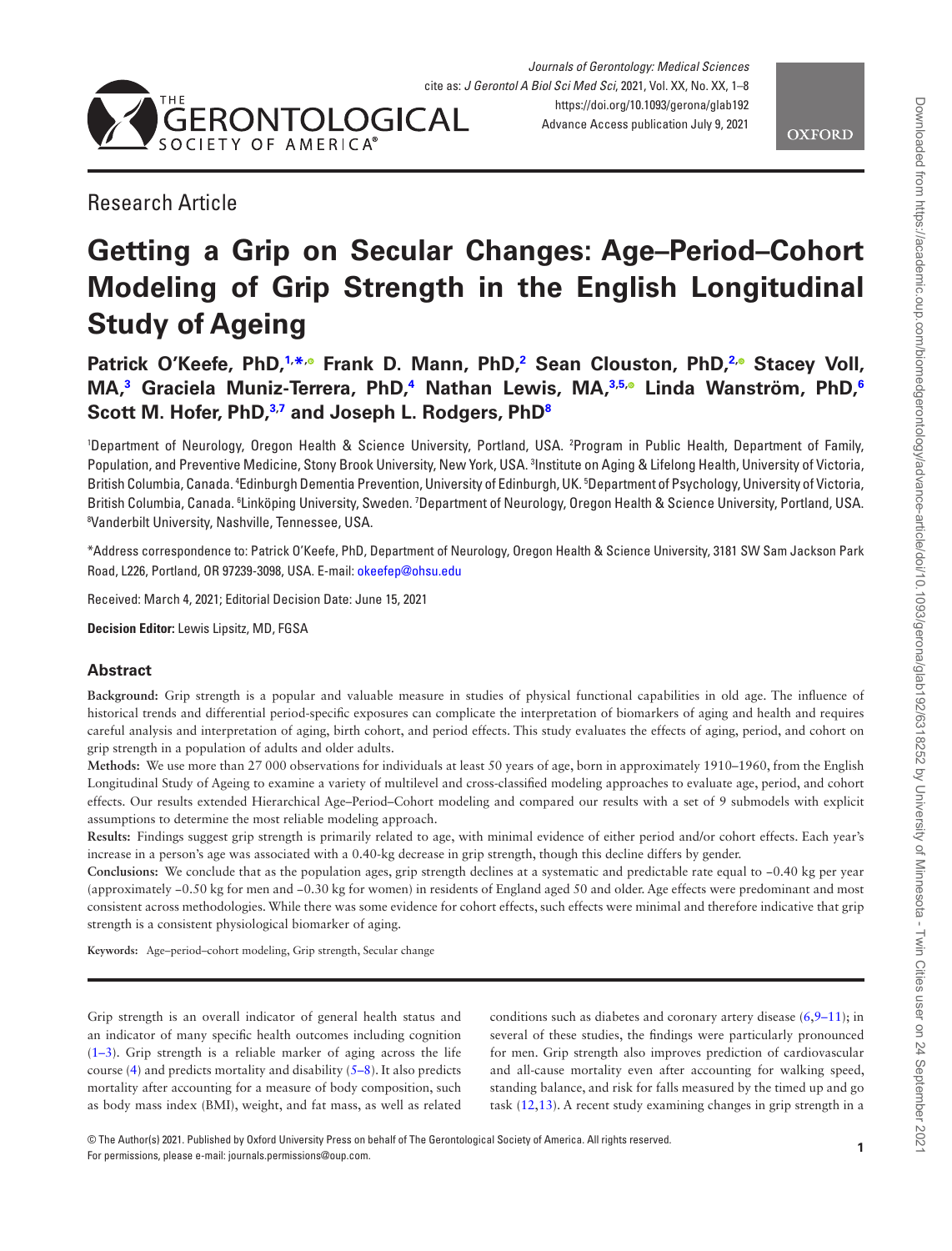sample of older adults from Germany, Sweden, and Spain found both cohort and period trends in grip strength [\(14](#page-6-10)). Changes in population average grip strength could portend changes in mortality and disability. Obtaining estimates of such secular or cohort trends will allow societies to predict and prepare for future health outcomes. While the identification of cohort-related trends is central to considerations of cognitive aging ([15\)](#page-6-11), methods commonly used to examine aging-related decline are insufficient to derive such norms. In light of these methodological concerns, we evaluated a variety of methods to model age changes and cohort differences in grip strength. We first outline current research on grip strength and describe the importance of grip strength, particularly as an indicator of age-related health. We then discuss Age–Period–Cohort (APC) models and analyze English Longitudinal Study of Ageing (ELSA) data using these alternative methodological approaches.

## **Grip Strength**

Grip strength provides an objective and convenient alternative to selfreports of health. In a prospective study of men aged 45–68 years, Rantanen et al. ([6](#page-6-5)) found that baseline measures of grip strength predicted overall disability and ability to complete tasks of daily living 25 years later. Sasaki et al. ([9](#page-6-6)) found that grip strength predicted allcause mortality as well as mortality from heart disease and stroke. In fact, grip strength predicts all-cause mortality and mortality due to cardiovascular conditions, in a variety of international settings. Leong et al. [\(16](#page-6-12)) found that grip strength was as good as or better at predicting mortality from certain cardiovascular conditions than systolic blood pressure. In addition to physical health, grip strength is associated, longitudinally and cross-sectionally, with changes in cognition. A decrease in grip strength is associated with a decline in a variety of cognitive measures  $(2,3)$  $(2,3)$  $(2,3)$ . Grip strength's predictive ability is impressive enough that some have called it a biomarker for aging ([17\)](#page-6-14).

Correlates of grip strength arise early, with birth weight, prepubertal height gains, and pubertal growth positively associated with midlife grip strength ([18](#page-6-15)). Sayer et al. ([19](#page-6-16)) found that birth weight predicted grip strength over 60 years later, and Kuh et al. [\(20\)](#page-6-17) found that birth weight predicted men and women's grip strength in middle age regardless of their current or former socioeconomic status. Physical activity can help to preserve grip strength in older ages, with beneficial effects after age 60 [\(21](#page-7-0)). Dodds et al. also noted that leisure physical activity during midlife is associated with later grip strength (as opposed to concurrent grip strength), suggesting a protective effect of physical activity. A study of the effects of physical activity in women found that more active women had greater grip strength ([22](#page-7-1)).

These early predictors of grip strength have themselves been subject to change over time. Given that these predictors and correlates of grip strength have changed, it is plausible that grip strength has also undergone secular changes as well. By secular change we mean long-term systematic changes that could be due to an aging population, changes in cohorts, or period effects that alter an outcome for all (or a significant subset) of the population. Looking at the aforementioned correlates of grip strength, in the UK cohort differences in birth weight have been noted, with a shift toward heavier birth weights ([23\)](#page-7-2). Additionally, the timing of pubertal height changes has shown a secular trend, at least in men ([24\)](#page-7-3), and the timing of puberty, in general, has changed ([25\)](#page-7-4). Similarly, there is evidence that leisure-time physical activity for adults has increased (which would

suggest potential increases, in grip strength [\(26\)](#page-7-5)). However, that same study also found declining levels of physical activity in children and declines in work-related physical activity in adults.

While we have established the possibility for changes in grip strength, the direction of such changes may be positive, negative, or nil. For example, the changes predicted by secular trends in physical activity could be positive or negative depending on the kind of physical activity measured. Research regarding secular trends in grip strength is mixed. In a review of literature on US and Canadian children, Silverman [\(27](#page-7-6)) found little evidence for secular change. In a second US study, Loprinzi ([28\)](#page-7-7) found no evidence of secular changes in grip strength in a sample aged 6–80 (in a 4-year span from 2011 to 2014). Christensen et al. [\(29](#page-7-8)) found no evidence of change in a Danish sample of 93- and 95-year-old individuals born 10 years apart. Recently, the research found later-born cohorts in Norway were stronger than earlier-born cohorts [\(30](#page-7-9)). The differences between cohorts were attributed to differences in socioeconomic status, education, height, and weight. In contrast, using ELSA data, Dodds et al. [\(31](#page-7-10)) reported a difference in grip strength in same-age individuals who were assessed between 2004 and 2013, with weaker grip strength in more recently born cohorts. Taken together there is evidence for positive, negative, and stagnant secular trends.

## **APC Models**

Secular trends can be identified, and elaborated, using APC modeling. Teasing apart age, period, and cohort effects is important, yet the search for suitable APC models is contentious. In any APC model, a perfect linear dependency exists among the combination of age, period, and cohort. For example, if you know that a person was tested in 1990, and that they were 20 years old, they were necessarily born in 1970 (ie, Cohort = Period − Age). This dependency leads to indeterminacy in statistical models that try to use all 3 to predict an outcome. Attempts to find mechanistic solutions have been described as an "unholy quest" [\(32\)](#page-7-11) and a "futile quest" [\(33](#page-7-12)[,34](#page-7-13)). Those targeted by criticism say that they have not claimed to have found the "holy grail" of modeling ([35\)](#page-7-14). Regardless of the kind of quest APC modeling is, Arthurian or Monty Pythonic, the general implication is clear: A universally applicable APC model is beyond our grasp ([32](#page-7-11)).

#### **Aims of this Study**

The goal of this study is to evaluate secular changes in grip strength, using the ELSA ([36\)](#page-7-15). To separate the demographic sources that are contenders to explain potential secular trends—the age, period, and cohort effects—we implement a variety of APC models. The application of a number of APC approaches allows the evaluation of the robustness of our findings across different analytic procedures and under a variety of methodological assumptions.

## **Method**

## Sample

This study analyzes data from the ELSA [\(36](#page-7-15)), a longitudinal, population-representative panel survey of English adults aged 50 and older and their spouses. Our sample comes from Waves 2, 4, 6, and 8. Only in the even-numbered waves were relevant clinical health data collected, including measures of grip strength. Data were collected during 2004, 2008, 2012, and 2016, starting at the beginning of each year and continued through the next year. For this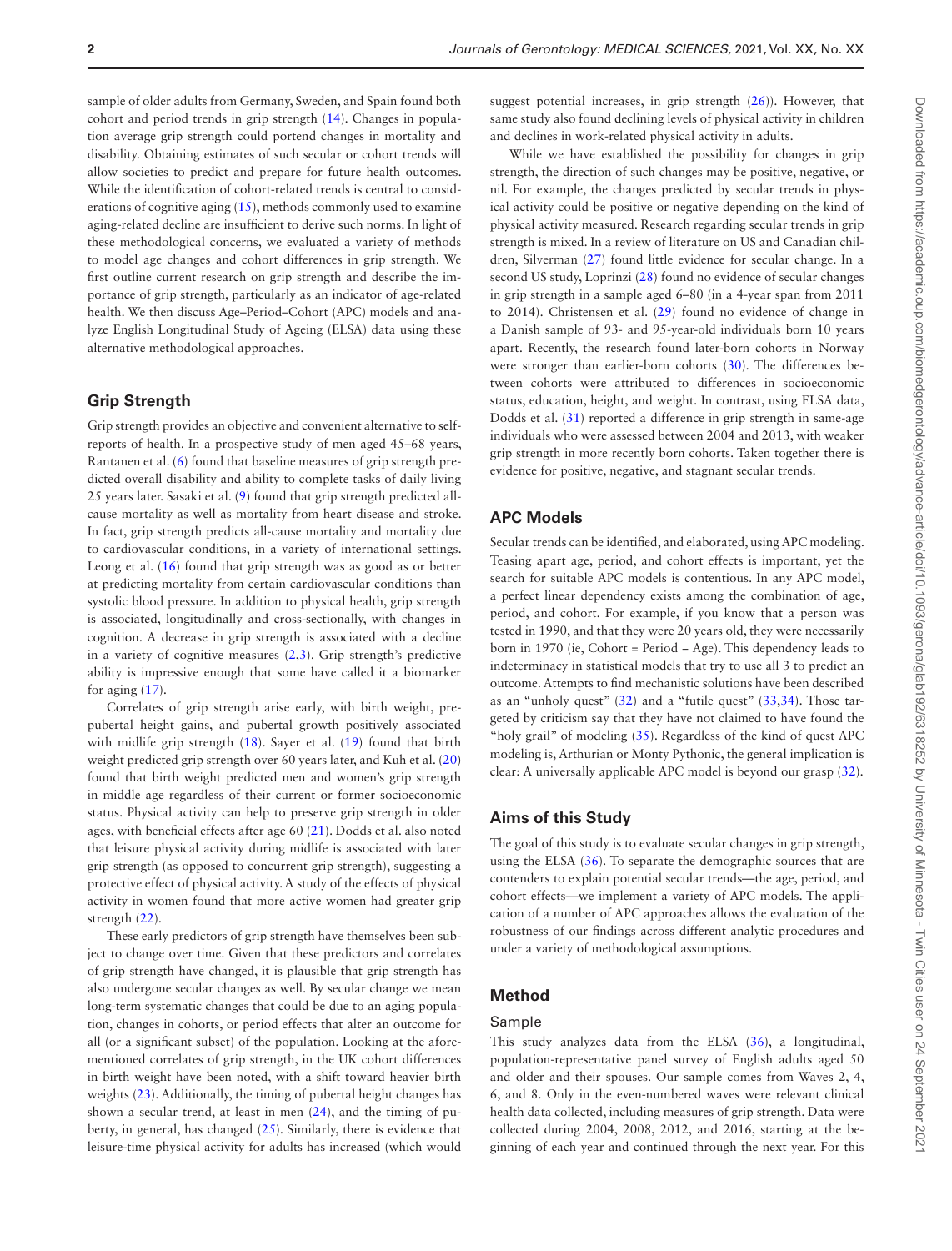study, we analyzed the core members with health data. In total, there were 11 181 participants, providing 25 964 observations. About 10 684 participants had complete data on all relevant measures. To account for missing data, we used multiple imputation. The 3 earlier waves have sample sizes approximately double the sample size of the last wave. Budgetary constraints limited the collection of data in the final wave. Demographics are presented in [Table 1.](#page-2-0) Race was recorded as binary White/not White. Across the waves, the average age was near the late 60s, the percentage of male participants was approximately 45% and the percentage of the sample that was White was approximately 97%.

ELSA participants gave informed consent. The data repository for the ELSA states: "The ethical approval for all the ELSA waves was granted from the National Research and Ethics Committee. The ELSA data were made available through the UK Data Archive." ELSA data can be found at the UK data service, with access instructions found at<https://www.elsa-project.ac.uk/accessing-elsa-data>.

#### Multiple Imputation

Missing data were imputed using the mice package in R version 4.0.2 [\(37](#page-7-16)). All terms included in any APC model were also included in the imputation model. When exact collinearity would arise, one term was left out (eg, age might be left out of an imputation model with period and cohort). Because of the exact linear dependency among variables, so long as the other terms are included, the excluded term can still be appropriately modeled. For cases missing height data, any previous height measures for that person were averaged, and that average was used as the value for the missing height measurement. All other missing heights were imputed in the multiple imputation procedure. Imputed height was then used to calculate missing BMI values. This procedure was used to prevent unrealistic levels of variance within-person, as adult height is highly stable (although it can decline slightly ([38\)](#page-7-17)). A total of 20 multiply imputed data sets were created using 20 iterations of the mice [\(37](#page-7-16)) algorithm for each.

#### Measurements

#### **Grip strength**

Grip strength was measured in the ELSA sample by taking 3 measures of both the dominant and nondominant hands of the participants. Grip strength was measured as the isometric handgrip strength in kilograms using a Smedley dynamometer. In the present analysis, we used the maximum recorded grip strength from the dominant hand. This is the same method used by Beller et al. [\(14](#page-6-10)).

#### **Body mass index**

BMI was obtained either via self-report or via measurements of a participants' height and weight. For the final wave of ELSA data, height was not measured and so this wave did not include a BMI measure and was imputed as described previously.

<span id="page-2-0"></span>**Table 1.** Demographics for the English Longitudinal Study of Ageing Waves

|         | Wave Average Age (years) Percent Male Percent White Sample Size |       |       |      |
|---------|-----------------------------------------------------------------|-------|-------|------|
| 2004 67 |                                                                 | 45.02 | 98.30 | 7666 |
| 2008 67 |                                                                 | 44.95 | 97.48 | 8218 |
| 2012 68 |                                                                 | 44.61 | 97.01 | 7730 |
| 2016 71 |                                                                 | 44.41 | 97.73 | 3479 |

#### **Self-reported health**

Participants were asked to report their overall health. They reported their perceptions of their general health on a scale ranging from 1 to 5, with a score of 1 being "excellent" and a score of 5 being "poor," thus lower scores correspond to better health.

## **Exercise**

In our study, respondents were asked questions about their frequency of participation in light, moderate, and vigorous physical activities. Scores ranged from 1 (more than once a week) to 4 (hardly ever or never), with lower scores indicating more frequent physical activity in each category.

#### **Age, period, and cohort**

Year of birth was used as the cohort measure. Period was taken as the survey year of data collection. In the raw data, participants aged 90 and older had their cohorts and ages collapsed to single numbers (eg, all individuals 90+ were given an age of 90). Verified ages were also occasionally missing. To account for both issues, the date of birth was subtracted from the period to calculate the age for all participants. The date of birth variable came from a processed version of the raw data provided by the gateway to global aging and proved to be more consistent than the version in the raw unprocessed data. This procedure resulted in no missing data for age, period, or cohort.

We further centered age, period, and cohort prior to imputation, and all other variables after imputation, thus the intercept represents the predicted grip strength of an individual of average age, health, BMI, and physical activity (in our data), the quadratic age variable was created after centering the original age variable.

#### Models

All analyses were carried out in R version 4.0.2. We evaluated 2 APC modeling approaches, each with multiple subapproaches. The first method used was the Hierarchical Age–Period–Cohort (HAPC) model described by Yang and Land ([39\)](#page-7-18) and used by Beller et al. [\(14](#page-6-10)). HAPC models use cross-classified modeling to account for the effects of age, period, and cohort simultaneously. Cross-classified models are a type of random effects model, similar in principle to multilevel models or hierarchical linear models. In these models, the distinct effects of each group (period or cohort in our models) can be modeled. Cross-classified means that in a given grouping (eg, a specific period), participants can be members of multiple groups in the other category (eg, multiple cohorts), and, importantly, that the converse is true (ie, in a given cohort, participants are members of multiple periods). Yang and Land initially defined a model that includes a squared term for age, as does the model used by Beller et al. [\(14](#page-6-10)), and so we include the term here as well. We added a random intercept component to account for the clustering of observations within-individual. As the ELSA data are longitudinal, this latter adjustment accounts for the design differences between our study and the study of Beller et al. [\(14](#page-6-10)). This model can be seen in eqn (1) in [Supplementary Appendix.](http://academic.oup.com/biomedgerontology/article-lookup/doi/10.1093/gerona/glab192#supplementary-data) In [Supplementary Appendix](http://academic.oup.com/biomedgerontology/article-lookup/doi/10.1093/gerona/glab192#supplementary-data), we also provide an adaptation of this model [\(40\)](#page-7-19). We make the assumption that the period effects in our data represent random fluctuations, and there is no systematic trend in grip strength due to period, further modifications were made in light of model-fitting considerations, a full treatment is given in [Supplementary Appendix.](http://academic.oup.com/biomedgerontology/article-lookup/doi/10.1093/gerona/glab192#supplementary-data) Given the early developmental precursors of later-life grip strength (some as early as birth), we conceptualize these factors collectively as cohort effects, rather than period effects. Although one cannot avoid APC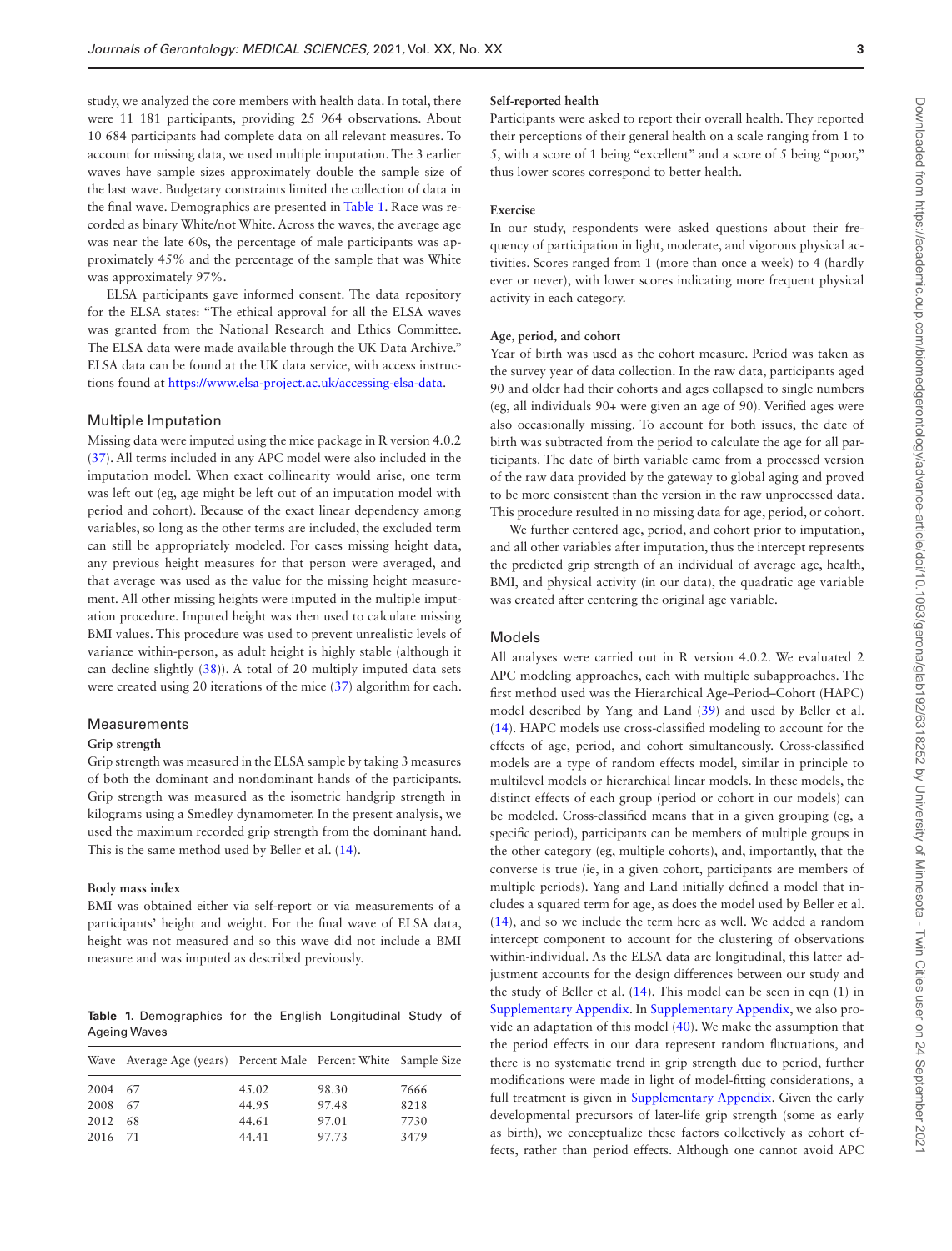confounding, we believe prioritizing cohort effects over period effects is justified based on previous developmental studies that emphasize factors that occur early in the life span as shown previously in our review of the literature. Thus, we fit a modified HAPC model, which includes a linear and quadratic fixed effect for cohorts (instead of a random cohort effect as in the original HAPC model) and random intercepts for individuals and periods. Although the quadratic age component is not necessary for this model, it was statistically significant in the work of Beller et al. [\(14](#page-6-10)), and so we kept it in our HAPC and modified HAPC models. This model is eqn (2) in [Supplementary Appendix.](http://academic.oup.com/biomedgerontology/article-lookup/doi/10.1093/gerona/glab192#supplementary-data) Results are also given in [Supplementary](http://academic.oup.com/biomedgerontology/article-lookup/doi/10.1093/gerona/glab192#supplementary-data)  [Appendix](http://academic.oup.com/biomedgerontology/article-lookup/doi/10.1093/gerona/glab192#supplementary-data) to conserve space.

Our second method of analysis makes more agnostic assumptions regarding the effects of age, period, and cohort. We fit a series of 9 nested models. In the first set of models, we include control variables and only one of age, period, or cohort. In the next 3 models, we use the 3 unique bivariate combinations of age, period, and cohort. Last, we fit a final set of 3 models, identical to the 3 bivariate APC models, except that they also include the interaction of the included APC variables. The first set of models (Models 3–5) is equivalent to making the assumption that only one of age, period, or cohort affects grip strength. The next 3 models (6–8) assume that only 2 of the 3 APC variables affect grip strength and that the third, omitted, variable does not. The final 3 models make the same assumption as Models 6–8 but allow for the included APC variables to moderate each other. The quadratic age effect is not included in this analysis as the age variable is not included in all models. This approach is flexible and allows one to observe all possible combinations of the 3 variables. These models are summarized in eqns (3–11) in [Supplementary Appendix](http://academic.oup.com/biomedgerontology/article-lookup/doi/10.1093/gerona/glab192#supplementary-data) (in all equations, the control variables, exercise, health, and BMI, are omitted, but included in the actual analysis). All multilevel models were fit in R ([41\)](#page-7-20) using the lme4 [\(42](#page-7-21)) package.

## **Results**

#### HAPC Model

The first model fit was the HAPC model from eqn (1) in [Supplementary Appendix](http://academic.oup.com/biomedgerontology/article-lookup/doi/10.1093/gerona/glab192#supplementary-data). The comparison between our results and Beller et al.'s [\(14](#page-6-10)) results is given in [Table 2](#page-3-0). It was necessary to modify our original model. Our original model accounted for clustering due to repeated observations; however, this model resulted in zero variance in the cohort random effects and singular model fits. The largest effect is for age, which will be a consistent result across analyses. The cohort and period random effect standard deviations were calculated as the square root of the mean of the respective variances from the multiple imputation model results. Every fixed effect in our model was statistically significant (*p* < .001), except for the age<sup>2</sup> effect. We plot the period and cohort random effects in Figures [1](#page-3-1) and [2.](#page-4-0) There are some small indications of linearity in the period residuals, but random noise in the cohort residuals.

#### Multiple Model Approach

In our second analysis, we use the same control variables as above and exactly the same data. We fit each model to each imputed data set and pooled the results using the same methods available in the mice package. To calculate degrees of freedom for *p* values, we used published formulas ([43\)](#page-7-22).

We fit 9 models. First, we fit one model for each main effect of age, period, and cohort. Next, we fit 3 models with pairs of main

#### <span id="page-3-0"></span>**Table 2.** Comparison of ELSA HAPC Results to Beller's Results

| Coefficient      | England (ignoring nesting) Germany Sweden Spain |          |          |          |
|------------------|-------------------------------------------------|----------|----------|----------|
| Intercept        | 35.07                                           | 37.33    | 36.52    | 29.56    |
| Age (in years)   | $-0.346$                                        | $-0.381$ | $-0.360$ | $-0.402$ |
| Age <sup>2</sup> | $-0.002$                                        | $-0.009$ | $-0.007$ | $-0.006$ |
| Cohort SD        | 0.42                                            | 0.65     | 0.06     | 0.77     |
| Period SD        | 0.18                                            | 0.30     | 0.80     | 0.53     |
|                  |                                                 |          |          |          |

*Notes:* HAPC = Hierarchical Age–Period–Cohort; ELSA = English Longitudinal Study of Ageing. The intercept for this model shows that a person of average age would be expected to have a grip strength of approximately 35 kg. For every additional year of aging, grip strength declines by approximately a third of a kilogram. While there is a small quadratic effect for age, such that grip strength declines at an accelerating pace with age, it is small enough that after 20 years of aging grip strength would decline by less than 1 additional kilogram. The cohort and period standard deviations are the standard deviations of the random effects for cohort and period, so a typical cohort effect would be expected to be within 0.42 kg of the overall population average, and the typical period effect would be expected to be within 0.18 kg of the overall population average.



<span id="page-3-1"></span>**Figure 1.** Individual points represent random-effects estimates (average residual for a given period) from individual imputations. Each cluster of points is therefore comprised of 20 points, each an estimate from a given imputation. The X-shaped points represent the average across all 20 imputations. *Note:* Because of the assumptions inherent in the Hierarchical Age–Period–Cohort model, estimated effects are potentially artefactual.

effects of age, period, and cohort. Finally, we added the interaction effects for each pair. [Table 3](#page-4-1) displays the results. The interaction terms were not statistically significant in any model. In the separate models for age, period, and cohort, we find a relatively large effect for age and smaller effects for period and cohort (approximately 10%–15% smaller). When period or cohort is added to a model with age, there is minimal change in the age coefficient, but the coefficients for period and cohort are no longer significantly different from 0. In all models including age, a single-year increase in a person's age leads to an approximately 0.40-kg decrease in their grip strength. The coefficients for cohort and period are not as consistent. Period has effects ranging from nonsignificant at approximately 0 to statistically significant (and relatively large) at −0.41. Similarly,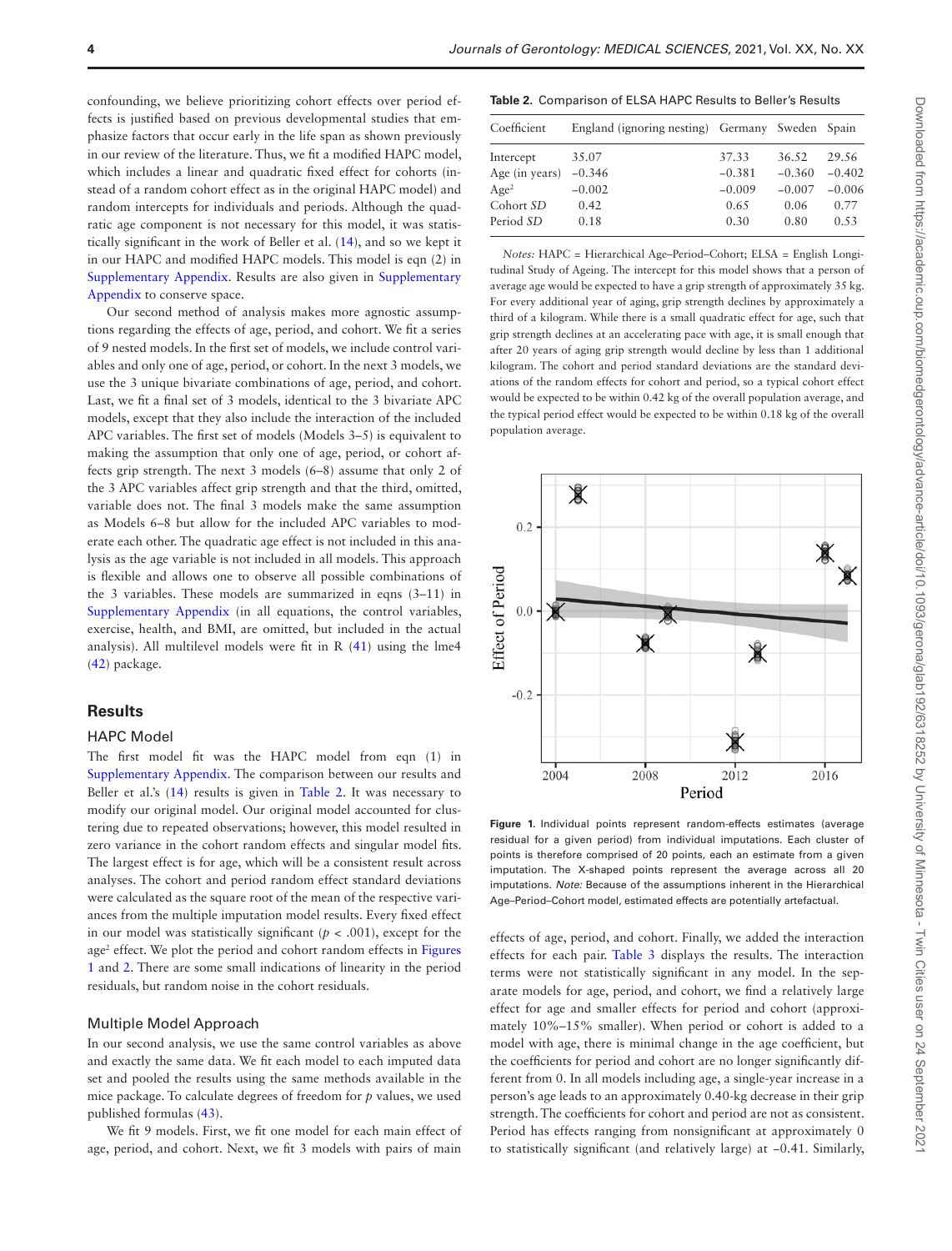the cohort has effects ranging from −0.04 to significantly positive at 0.40. In the models separated by gender ([Supplementary Appendix](http://academic.oup.com/biomedgerontology/article-lookup/doi/10.1093/gerona/glab192#supplementary-data)), the age effect for men was substantially greater than  $(-1.5x)$  the effect for women.

## **Discussion**

We have examined trends in grip strength using models developed to disentangle (as best as possible) age, period, and cohort effects. However, we note that it is impossible to conclusively disentangle these effects without either clear knowledge about the nature of one or more of the effects or without making strong assumptions. Secular trends in grip strength have been observed in the ELSA data prior to our study [\(31](#page-7-10)). These trends could be due to an aging population,



<span id="page-4-0"></span>**Figure 2.** Individual points represent random-effects estimates (average residual for a given cohort) from individual imputations. Each cluster of points is therefore comprised of 20 points, each an estimate from a given imputation. The X-shaped points represent the average across all 20 imputations. *Note:* Because of the assumptions inherent in the Hierarchical Age–Period–Cohort model, estimated effects are potentially artefactual.

#### <span id="page-4-1"></span>**Table 3.** Results of 9 APC Models

period, or cohort effects or some mix of these. In all models that included age, and in every study in which age was a factor, there is a clear and unambiguous effect for age. Furthermore, we have quantified that decrement, across demographic categories within the ELSA data, at approximately 0.40-kg reduction per year, in a sample aged 50 to 90 and older years.

Our HAPC model largely replicated Beller et al., who use data from the United States (Health and Retirement Study [\(14](#page-6-10))). Looking at these random effects, our random effects for the period are smaller than those found previously, whereas, for our cohort effect, variability is larger than that found in Sweden but smaller than that found in other nations. Our fixed effects were largely similar to those found by Beller et al. An initial conclusion one might draw regarding the difference in random effects is that the effect of period and cohort is different in different countries. This is in line with recent research [\(44](#page-7-23)) that found differences in cohort effects when comparing a number of European countries, including the United Kingdom. Such a finding is interesting and is a reminder of the limitations of generalizability of any one set of results, even to otherwise similar contexts. However, in light of the limitations of HAPC modeling, an alternative explanation presents itself, namely that such effects may be due to modeling artifacts ([34\)](#page-7-13). In particular, the presence of linear trends in cohorts or periods violates the assumptions of the HAPC model, as Beller et al. found such trends in their cohort and period effects, it is unlikely that the HAPC model is appropriate for this research question. Unfortunately, if such effects are identified in an HAPC model, it is difficult to discern whether the cohort and period effects reflect secular trends in grip strength or are simply artifacts of a specific model interacting with the structure of a particular data set (eg, number of cohorts relative to periods). It is important to note that what we observe (and what Beller et al. observe) bears a striking similarity to effects presented in the work of Bell and Jones [\(34](#page-7-13)[,45](#page-7-24)). Specifically, we found a small linear period effect and generally random noise for cohorts in data with relatively few periods and relatively many cohorts. Bell and Jones ([45\)](#page-7-24) show these findings can occur due solely to how our data are shaped (ie, the number of periods vs the number of cohorts) regardless of actual APC effects.

To provide expansion and different approaches compared to the HAPC model, we presented a series of 9 models. We acknowledge that these models cannot definitively differentiate between age, period, and cohort effects in these data. This statement may seem

| Intercept                | $30.94***$ | $30.91***$ | $31.17***$ | $30.94***$ | $30.94***$ | $30.94***$ | $31.53***$ | $30.94***$ | $30.86***$ |
|--------------------------|------------|------------|------------|------------|------------|------------|------------|------------|------------|
| Age                      | $-0.40***$ |            |            | $-0.41***$ | $-0.40***$ |            | $-0.41***$ | $-0.40***$ |            |
| Period                   |            | $-0.36***$ |            |            | $-0.01$    | $-0.41***$ |            | $-0.01$    | $-0.41***$ |
| Cohort                   |            |            | $0.32***$  | $-0.01$    |            | $0.40***$  | $-0.04$    |            | $0.40***$  |
| Age $\times$ Cohort      |            |            |            |            |            |            | 0.01       |            |            |
| Age $\times$ Period      |            |            |            |            |            |            |            | 0.00       |            |
| Period × Cohort          |            |            |            |            |            |            |            |            | 0.00       |
| <b>BMI</b>               | 0.12       | 0.17       | 0.15       | 0.12       | 0.12       | 0.12       | 0.10       | 0.11       | 0.11       |
| Health                   | $-0.58**$  | $-0.74***$ | $-0.92***$ | $-0.58**$  | $-0.58**$  | $-0.58**$  | $-0.57**$  | $-0.58**$  | $-0.57**$  |
| Light exercise           | 0.08       | $-0.01$    | 0.07       | 0.08       | 0.08       | 0.08       | 0.1        | 0.09       | 0.09       |
| Moderate exercise        | $-0.50**$  | $-0.61**$  | $-0.73***$ | $-0.50**$  | $-0.50**$  | $-0.50**$  | $-0.46*$   | $-0.49*$   | $-0.48*$   |
| Vigorous exercise        | $-0.28$    | $-0.38*$   | $-0.46*$   | $-0.28$    | $-0.28$    | $-0.28$    | $-0.27$    | $-0.28$    | $-0.27$    |
| Intercept variance (all) | 9.55       | 10.33      | 9.44       | 9.55       | 9.55       | 9.55       | 9.55       | 9.56       | 9.57       |
|                          |            |            |            |            |            |            |            |            |            |

*Notes:* APC = Age–Period–Cohort; BMI = body mass index. In these models, an "average person" (ie, a person with average scores on all variables) would have an expected grip strength of approximately 31 kg. Age consistently decreases grip strength by about 400 g per year. Period and cohort have varying effects. A 1-year change in period causes either a 410-g decline in grip strength or a 10-g decline in grip strength. Similarly, a 1-year increase in birth cohort causes parallel gains (or losses) in grip strength. The health and exercise variables are coded such that lower scores are better. The intercept variance is between-person and suggests that a typical person's grip strength intercept (over repeated measures) would be within approximately 10 kg of the population average. \**p* < .05; \*\**p* < .01; \*\*\**p* <.001.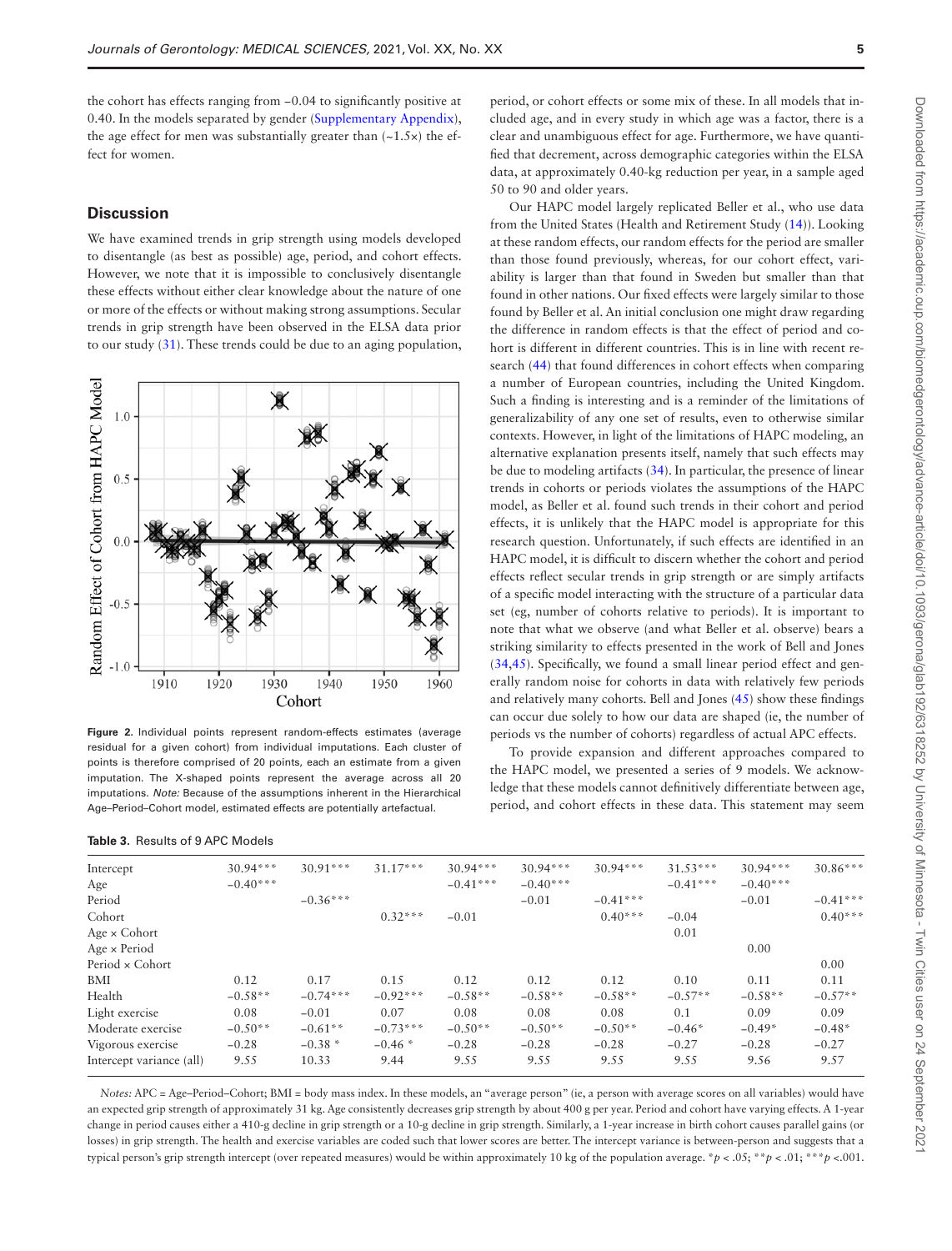like a limitation, and it is, however, logical and not a methodological limitation; an impediment that is present in every APC analysis. Each model provides a view of the data through a lens that makes strong and explicit assumptions. For example, the first model, which only has an effect on age, makes the clear and strong assumption that cohort and period have no effect on grip strength. Likewise, the model with only period and cohort makes the strong assumption that age has no effect on grip strength. Some models seem more plausible than others (it seems unlikely that age has no effect on grip strength); models must be chosen based on theoretical justifications and not model fit alone. One advantage to this set of models is that it makes these choices explicit. As the field of APC modeling advances, the requirement for theoretical justification and explication of constraints should become routine. Recent advancements in this area are a positive step in this direction [\(46](#page-7-25)).

Although the effect of age is certainly much larger than the other potential effects, and an aging population is certainly likely to see a decline in grip strength, there is still room for a cohort or period effect. Enough of our models showed evidence for one or the other that it is difficult to eliminate either one of the 2 effects. Based primarily on prior literature, cohort effects seem more plausible than period effects. For example, few interventions appear to have a direct and immediate impact on grip strength, whereas many predictors of grip strength are present at birth or childhood. That predictors of grip strength manifest early in development suggests that later-life influences, such as would cause period effects, may be less plausible. Some might argue that there are period effects that only affect individuals of particular ages (eg, children in utero during a famine). However, the interaction of a period and age effect is indistinguishable, on logical grounds, from a cohort effect, as only members of a particular cohort will manifest the effect.

Returning to our results, after accounting for age, there appears to be a small quadratic cohort effect [\(Supplementary Appendix](http://academic.oup.com/biomedgerontology/article-lookup/doi/10.1093/gerona/glab192#supplementary-data)). This effect was such that we would be expected to be past the "peak" of the cohort effect. In essence, going forward we might expect gradually weakening cohorts, and this weakening may accelerate. While this finding may sound alarming, the effect in question is small enough to round to zero at 2 decimal places, when the cohort is on a year scale and grip strength is measured in kilograms. A unit increase in squared cohort leads to less than a 10-g decline in grip strength. In contrast, a year of aging (for the age group studied) leads to a 400-g decline in grip strength.

We would advise future research to focus on accommodating and mitigating the effect of aging on grip strength, as well as an examination of the modifiable causes of age-related declines in grip strength, particularly those that may be amenable to intervention or prevention efforts. Furthermore, we should expect a weakening population, with heightened levels of disability and injury, as the population ages. Given previous research examining the relationship between cognition and grip strength ([2](#page-6-13),[3](#page-6-1)), cohort and period-related differences might be important. However, in this study, we found such small period and cohort effects for grip strength, we would expect the effect of cohort and period to be virtually undetectable. With that consideration in mind, we would expect an increase in cognitive impairment as the population ages (an age effect), though this finding does not rule out the possibility of shifts in cognitive abilities due to other processes (eg, the Flynn effect ([47\)](#page-7-26)).

#### Limitations

The primary limitation of this study is the ambiguity of APC modeling. The HAPC model has been subject to a variety of criticisms ([34](#page-7-13)[,40](#page-7-19),[48\)](#page-7-27). Succinctly, these authors argue that the HAPC model does not solve the aforementioned APC confounding, and the assumptions inherent in the HAPC model are violated if there is a nonrandom period or cohort effect. The fundamental assumption of the HAPC model is that the effect of period and cohort can be modeled as random effects. This assumption is also the primary limitation of the HAPC model, because effects modeled as random should be truly random. If we anticipate structure in the effect of period or the effect of cohort (eg, an increase in scores due to cohort differences), a model that considers the effect of period to be random will be an inaccurate model of our proposed hypothesis. The HAPC model will produce biased estimates under many plausible scenarios ([34](#page-7-13)). For a thorough overview, Bell and Jones [\(45\)](#page-7-24) provided an extensive list of articles debating HAPC models. Conclusions drawn from this study rely on assumptions that are difficult or impossible to verify. Specifically, in some models, we assumed that cohort effects are a more plausible explanation for secular trends than are period effects. This assumption may be justified based on past research that suggests that predictors of later age grip strength tend to be present prior to middle age, suggesting that any specific period effect is likely to have a limited impact on current grip strength. However, from the data available, it is not possible to definitively disentangle cohort and period effects. This limitation applies to all APC modeling attempts. Beyond APC modeling, our data were excellent in terms of overall sample size but limited in the number of longitudinal observations (max = 4). Furthermore, the final wave of ELSA nurse data was limited, both in data and sample size, due to budgetary constraints. In addition, we have only examined data from a single, relatively homogeneous, sample, thus our substantive findings may not generalize beyond the setting in which the study was conducted (the United Kingdom in the early twenty-first century).

#### What To Do About Age, Period, and Cohort?

Despite the intractability of full APC models, the question they attempt to answer is an important one and one that researchers at times will need to answer. What should researchers do in these circumstances? Our first suggestion is to have a strong theory. In this case, the methods the researcher will use will flow from theory. If the researcher believes that cohort and period have random effects, then the HAPC model could be an appropriate model. If the researcher has specific causal mechanisms that they believe are important, then other methods, such as the mechanism-based approach to APC models, may be appropriate ([49](#page-7-28)). If a researcher lacks concrete theoretical mechanisms and is unwilling to accept that period and cohort effects are merely random noise, then methods that examine the nonlinear aspects of the aging, period, and cohort trends are likely to be of interest. The nonlinear aspects of these trends can be identified using standard modeling techniques, and with a principled application of theory (eg, regarding the general direction that an effect is expected to take), these methods can help to illuminate such trends ([46\)](#page-7-25)). Our strongest recommendation is that researchers ensure that they fully understand and explain to their audience the assumptions that their APC model makes, as these assumptions can be quite opaque and can fundamentally alter the results that are produced.

## **Conclusions**

While one can make compelling arguments for why age, period, and cohort should affect a foundational health measure like grip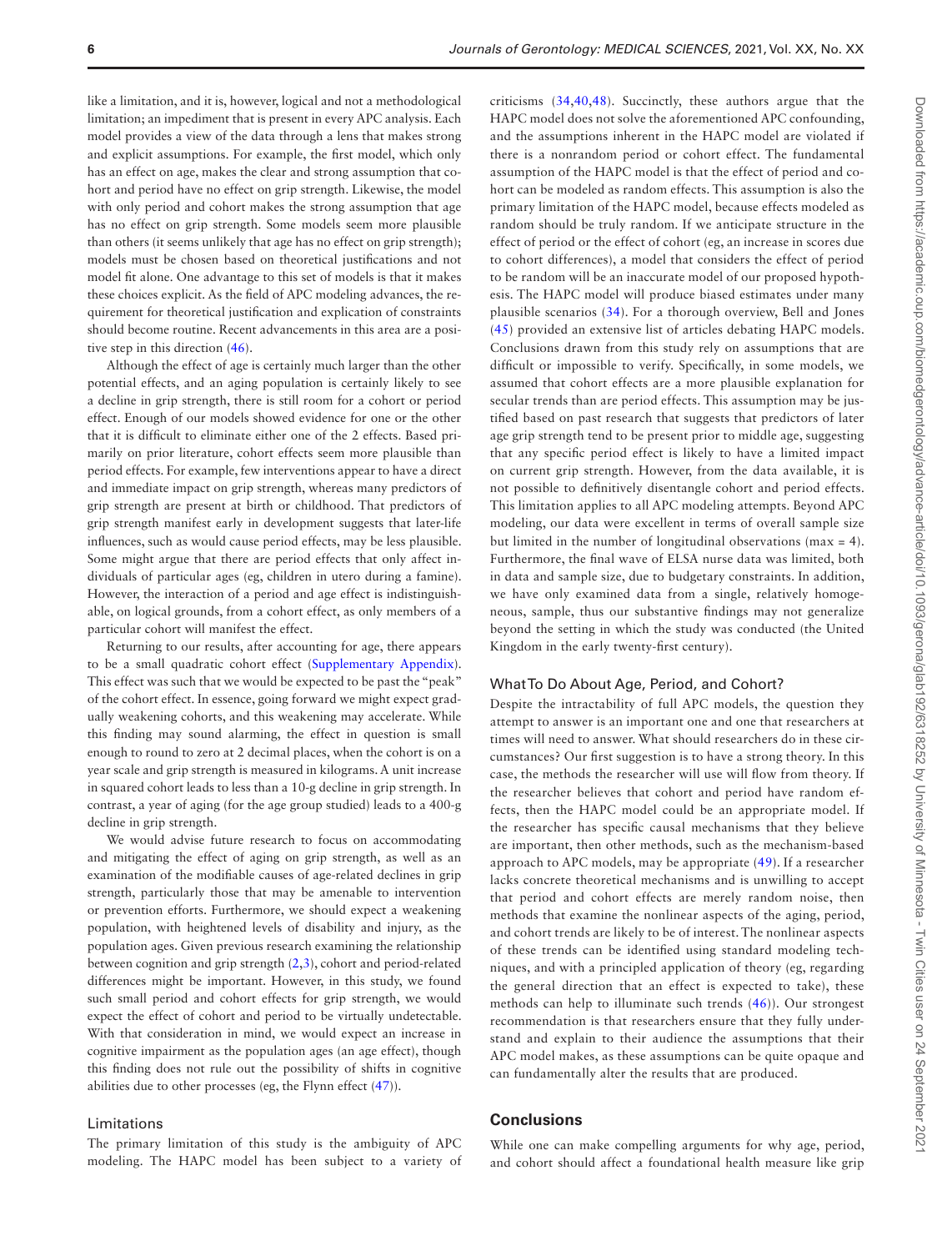strength, mechanistic approaches will never be able to fully separate APC effects. This confounding means that we will always be left with some ambiguity in distinguishing age, period, and cohort effects. We have made a brief case for why we may favor the estimation of cohort effects to period effects in the case of grip strength, but either effect, should it exist, appears likely to be quite small. Age effects, on the other hand, are large and relatively consistent across different data analytic procedures. These statements emerge from a design that considers multiple methods for separating these potential effects and finds convergence across these methods to support the importance of an aging interpretation. Thus, if secular trends exist, they are likely to be dominated by age effects.

As the population ages, we expect declines in the population's average grip strength. The decline we observe due to age is statistically significant and moderate in size. It amounts to a loss of 0.40 kg of grip strength per year for older adults. Moreover, the decline is substantially steeper for men than women. This decline should lead us to expect marked changes in population-level grip strength, and in turn, higher rates of disability and a lowering of general health, insofar as grip strength remains an accurate measure of general health. Where we did occasionally find statistically significant period or cohort effects, for practical purposes, they were small (and consistently so in models that controlled for age). Small effects can be important, but because the age effect was orders of magnitude larger than even our largest estimated period or cohort effect (in models accounting for age), it appears the process underlying the longitudinal changes in ELSA is related largely to aging.

## **Supplementary Material**

Supplementary data are available at *The Journals of Gerontology, Series A: Biological Sciences and Medical Sciences* online.

## **Funding**

Research reported in this article was supported by the National Institute on Aging of the National Institutes of Health under award number 1R01AG067621 (Integrative Analysis of Longitudinal Studies of Aging and Dementia). The content is solely the responsibility of the authors and does not necessarily represent the official views of the National Institutes of Health.

## **Conflict of Interest**

None declared.

## **Acknowledgments**

We thank the ELSA participants who took the time to provide the data we have used in this research. The English Longitudinal Study of Ageing was developed by a team of researchers based at the University College London, NatCen Social Research, and the Institute for Fiscal Studies. The data were collected by NatCen Social Research. This analysis uses data from the Harmonized ELSA data set and Codebook, Version F.2 developed by the Gateway to Global Aging Data. The development of the Harmonized ELSA was funded by the National Institute on Aging (R01 AG030153, RC2 AG036619, R03 AG043052). For more information, please refer to<https://g2aging.org/>. The funding is currently provided by the National Institute of Aging (R01AG017644) and a consortium of UK government departments coordinated by the National Institute for Health Research.

## **Author Contributions**

Writing: F.D.M., P.O., and J.L.R. Data analysis: P.O. and S.V. Conceptualization: S.C., S.M.H., G.M.-T., P.O., J.L.R., and S.V. Editing: All authors.

#### **References**

- <span id="page-6-0"></span>1. Bohannon RW. Grip strength: an indispensable biomarker for older adults. *Clin Interv Aging*. 2019;14:1681–1691. doi[:10.2147/CIA.S194543](https://doi.org/10.2147/CIA.S194543)
- <span id="page-6-13"></span>2. Zammit AR, Robitaille A, Piccinin AM, Muniz-Terrera G, Hofer SM. Associations between aging-related changes in grip strength and cognitive function in older adults: a systematic review. *J Gerontol A Biol Sci Med Sci*. 2019;74(4):519–527. doi:[10.1093/gerona/gly046](https://doi.org/10.1093/gerona/gly046)
- <span id="page-6-1"></span>3. Zammit AR, Piccinin AM, Duggan EC, et al. A coordinated multi-study analysis of the longitudinal association between handgrip strength and cognitive function in older adults. *J Gerontol B Psychol Sci Soc Sci*. 2021;76(2):229–241. doi:[10.1093/geronb/gbz072](https://doi.org/10.1093/geronb/gbz072)
- <span id="page-6-2"></span>4. Sayer AA, Kirkwood TB. Grip strength and mortality: a biomarker of ageing? *Lancet*. 2015;386(9990):226–227. doi[:10.1016/](https://doi.org/10.1016/S0140-6736(14)62349-7) [S0140-6736\(14\)62349-7](https://doi.org/10.1016/S0140-6736(14)62349-7)
- <span id="page-6-3"></span>5. Christensen H, Mackinnon AJ, Korten A, Jorm AF. The "common cause hypothesis" of cognitive aging: evidence for not only a common factor but also specific associations of age with vision and grip strength in a cross-sectional analysis. *Psychol Aging*. 2001;16(4):588–599. doi[:10.1037//0882-7974.16.4.588](https://doi.org/10.1037//0882-7974.16.4.588)
- <span id="page-6-5"></span>6. Rantanen T, Guralnik JM, Foley D, et al. Midlife hand grip strength as a predictor of old age disability. *JAMA*. 1999;281(6):558–560. doi[:10.1001/](https://doi.org/10.1001/jama.281.6.558) [jama.281.6.558](https://doi.org/10.1001/jama.281.6.558)
- 7. Salthouse TA, Hambrick DZ, McGuthry KE. Shared age-related influences on cognitive and noncognitive variables *Psychol Aging*. 1998;13:486–500. doi[:10.1037/0882-7974.133.486](https://doi.org/10.1037/0882-7974.133.486)
- <span id="page-6-4"></span>8. Syddall H, Cooper C, Martin F, Briggs R, Aihie Sayer A. Is grip strength a useful single marker of frailty? *Age Ageing*. 2003;32(6):650–656. doi[:10.1093/ageing/afg111](https://doi.org/10.1093/ageing/afg111)
- <span id="page-6-6"></span>9. Sasaki H, Kasagi F, Yamada M, Fujita S. Grip strength predicts causespecific mortality in middle-aged and elderly persons. *Am J Med*. 2007;120(4):337–342. doi[:10.1016/j.amjmed.2006.04.018](https://doi.org/10.1016/j.amjmed.2006.04.018)
- 10. Gale CR, Martyn CN, Cooper C, Sayer AA. Grip strength, body composition, and mortality. *Int J Epidemiol*. 2007;36(1):228–235. doi[:10.1093/](https://doi.org/10.1093/ije/dyl224) [ije/dyl224](https://doi.org/10.1093/ije/dyl224)
- <span id="page-6-7"></span>11. Larcher B, Vonbank A, Heinzle C, et al. 2211-PUB: hand grip strength predicts mortality independently from type 2 diabetes and the presence of coronary artery disease. *Diabetes*. 2019;68(suppl 1):2211-PUB. doi[:10.2337/](https://doi.org/10.2337/db19-2211-PUB) [db19-2211-PUB](https://doi.org/10.2337/db19-2211-PUB)
- <span id="page-6-8"></span>12. Nofuji Y, Shinkai S, Taniguchi Y, et al. Associations of walking speed, grip strength, and standing balance with total and cause-specific mortality in a general population of Japanese elders. *J Am Med Dir Assoc*. 2016;17(2):184.e1–184.e7. doi[:10.1016/j.jamda.2015.11.003](https://doi.org/10.1016/j.jamda.2015.11.003)
- <span id="page-6-9"></span>13. Chua KY, Lim WS, Lin X, Yuan JM, Koh WP. Handgrip strength and Timed Up-and-Go (TUG) test are predictors of short-term mortality among elderly in a population-based cohort in Singapore. *J Nutr Health Aging*. 2020;24(4):371–378. doi[:10.1007/s12603-020-1337-0](https://doi.org/10.1007/s12603-020-1337-0)
- <span id="page-6-10"></span>14. Beller J, Miething A, Regidor E, Lostao L, Epping J, Geyer S. Trends in grip strength: age, period, and cohort effects on grip strength in older adults from Germany, Sweden, and Spain. *SSM Popul Health*. 2019;9:100456. doi[:10.1016/j.ssmph.2019.100456](https://doi.org/10.1016/j.ssmph.2019.100456)
- <span id="page-6-11"></span>15. Clouston SA, Muñiz Terrera G, Rodgers JL, et al. Cohort and period effects as explanations for declining dementia trends and cognitive aging. *Popul Dev Rev*. doi[:10.1111/padr.12409](https://doi.org/10.1111/padr.12409)
- <span id="page-6-12"></span>16. Leong DP, Teo KK, Rangarajan S, et al.; Prospective Urban Rural Epidemiology (PURE) Study Investigators. Prognostic value of grip strength: findings from the Prospective Urban Rural Epidemiology (PURE) study. *Lancet*. 2015;386(9990):266–273. doi:[10.1016/S0140-6736\(14\)62000-6](https://doi.org/10.1016/S0140-6736(14)62000-6)
- <span id="page-6-14"></span>17. Sanderson WC, Scherbov S. Measuring the speed of aging across population subgroups. *PLoS One*. 2014;9:e96289. doi:[10.1371/journal.](https://doi.org/10.1371/journal.pone.0096289) [pone.0096289](https://doi.org/10.1371/journal.pone.0096289)
- <span id="page-6-15"></span>18. Kuh D, Hardy R, Butterworth S, et al. Developmental origins of midlife grip strength: findings from a birth cohort study. *J Gerontol A Biol Sci Med Sci*. 2006;61(7):702–706. doi[:10.1093/gerona/61.7.702](https://doi.org/10.1093/gerona/61.7.702)
- <span id="page-6-16"></span>19. Sayer AA, Cooper C, Evans JR, et al. Are rates of ageing determined in utero? *Age Ageing*. 1998;27:579–583. doi[:10.1093/ageing/27.5.579](https://doi.org/10.1093/ageing/27.5.579)
- <span id="page-6-17"></span>20. Kuh D, Bassey J, Hardy R, Aihie Sayer A, Wadsworth M, Cooper C. Birth weight, childhood size, and muscle strength in adult life: evidence from a